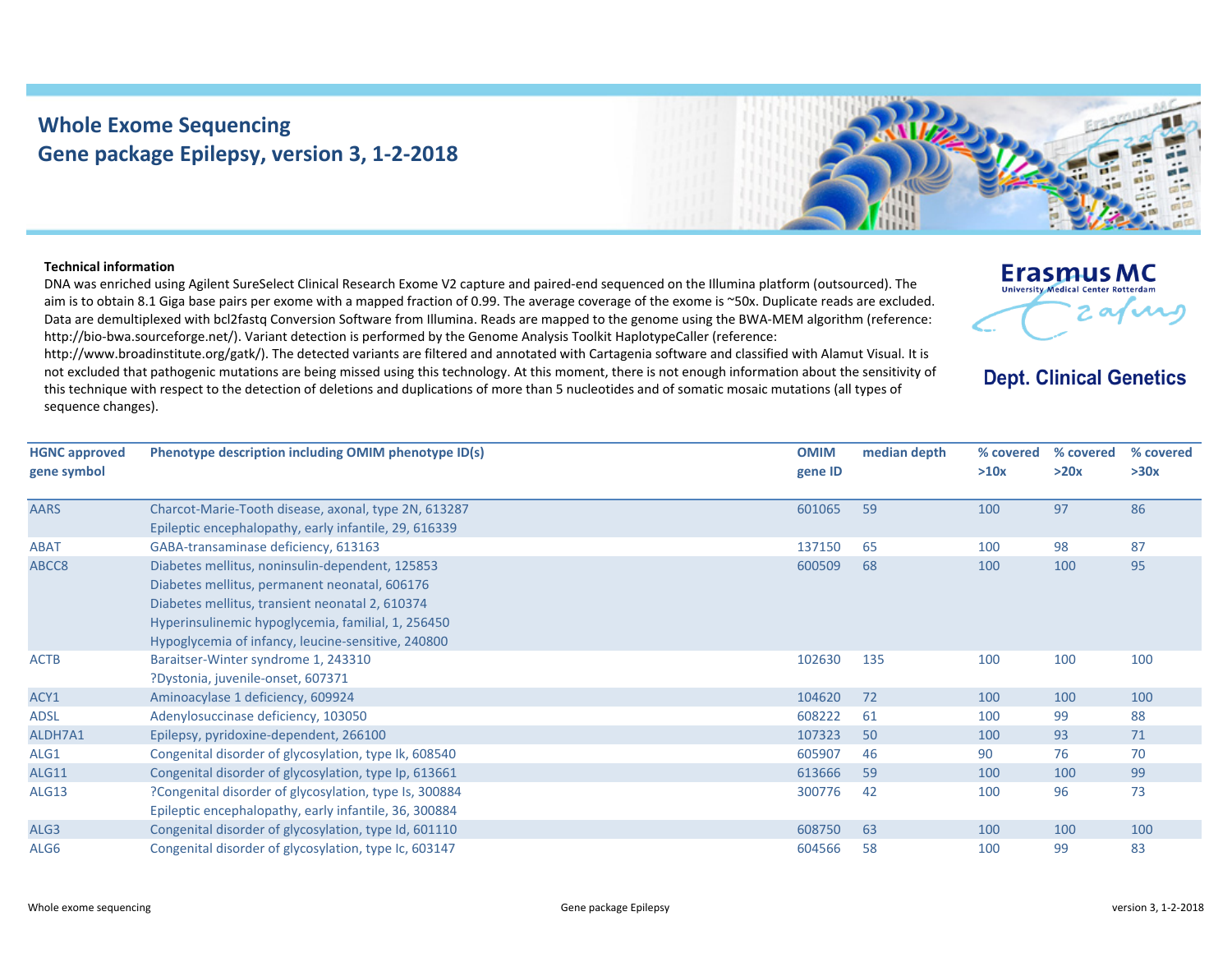| <b>HGNC approved</b><br>gene symbol | Phenotype description including OMIM phenotype ID(s)                                                                                                                                                                                                     | <b>OMIM</b><br>gene ID | median depth | % covered<br>>10x | % covered<br>>20x | % covered<br>>30x |
|-------------------------------------|----------------------------------------------------------------------------------------------------------------------------------------------------------------------------------------------------------------------------------------------------------|------------------------|--------------|-------------------|-------------------|-------------------|
| <b>AMACR</b>                        | Alpha-methylacyl-CoA racemase deficiency, 614307<br>Bile acid synthesis defect, congenital, 4, 214950                                                                                                                                                    | 604489                 | 53           | 100               | 100               | 89                |
| AMT                                 | Glycine encephalopathy, 605899                                                                                                                                                                                                                           | 238310                 | 73           | 100               | 100               | 98                |
| APOPT1                              | Mitochondrial complex IV deficiency, 220110                                                                                                                                                                                                              | 616003                 | 51           | 100               | 96                | 76                |
| ARHGEF9                             | Epileptic encephalopathy, early infantile, 8, 300607                                                                                                                                                                                                     | 300429                 | 38           | 100               | 95                | 63                |
| ARID1B                              | Coffin-Siris syndrome 1, 135900                                                                                                                                                                                                                          | 614556                 | 67           | 99                | 97                | 90                |
| <b>ARX</b>                          | Epileptic encephalopathy, early infantile, 1, 308350<br>Hydranencephaly with abnormal genitalia, 300215<br>Lissencephaly 2, 300215<br>Mental retardation 29 and others, 300419<br>Partington syndrome, 309510<br>Proud syndrome, 300004                  | 300382                 | 42           | 89                | 80                | 65                |
| ASAH1                               | Farber lipogranulomatosis, 228000<br>Spinal muscular atrophy with progressive myoclonic epilepsy, 159950                                                                                                                                                 | 613468                 | 49           | 100               | 97                | 80                |
| <b>ASL</b>                          | Argininosuccinic aciduria, 207900                                                                                                                                                                                                                        | 608310                 | 70           | 100               | 100               | 99                |
| ATP1A2                              | Alternating hemiplegia of childhood, 104290<br>Migraine, familial basilar, 602481<br>Migraine, familial hemiplegic, 2, 602481                                                                                                                            | 182340                 | 86           | 100               | 100               | 99                |
| ATP1A3                              | Alternating hemiplegia of childhood 2, 614820<br>CAPOS syndrome, 601338<br>Dystonia-12, 128235                                                                                                                                                           | 182350                 | 91           | 100               | 100               | 100               |
| ATP6AP2                             | Mental retardation, syndromic, Hedera type, 300423<br>?Parkinsonism with spasticity, 300911                                                                                                                                                              | 300556                 | 45           | 100               | 93                | 64                |
| ATP7A                               | Menkes disease, 309400<br>Occipital horn syndrome, 304150<br>Spinal muscular atrophy, distal 3, 300489                                                                                                                                                   | 300011                 | 44           | 100               | 98                | 84                |
| <b>ATRX</b>                         | Alpha-thalassemia myelodysplasia syndrome, somatic, 300448<br>Alpha-thalassemia/mental retardation syndrome, 301040<br>Mental retardation-hypotonic facies syndrome, 309580                                                                              | 300032                 | 40           | 100               | 91                | 76                |
| AUTS2                               | Mental retardation 26, 615834                                                                                                                                                                                                                            | 607270                 | 60           | 100               | 97                | 91                |
| BOLA3                               | Multiple mitochondrial dysfunctions syndrome 2 with hyperglycinemia, 614299                                                                                                                                                                              | 613183                 | 46           | 100               | 82                | 81                |
| BRAT1                               | Rigidity and multifocal seizure syndrome, lethal neonatal, 614498                                                                                                                                                                                        | 614506                 | 74           | 100               | 100               | 98                |
| <b>BTD</b>                          | Biotinidase deficiency, 253260                                                                                                                                                                                                                           | 609019                 | 70           | 100               | 100               | 98                |
| CACNA1A                             | Epileptic encephalopathy, early infantile, 42, 617106<br>Episodic ataxia, type 2, 108500<br>Migraine, familial hemiplegic, 1, 141500<br>Migraine, familial hemiplegic, 1, with progressive cerebellar ataxia, 141500<br>Spinocerebellar ataxia 6, 183086 | 601011                 | 63           | 100               | 98                | 90                |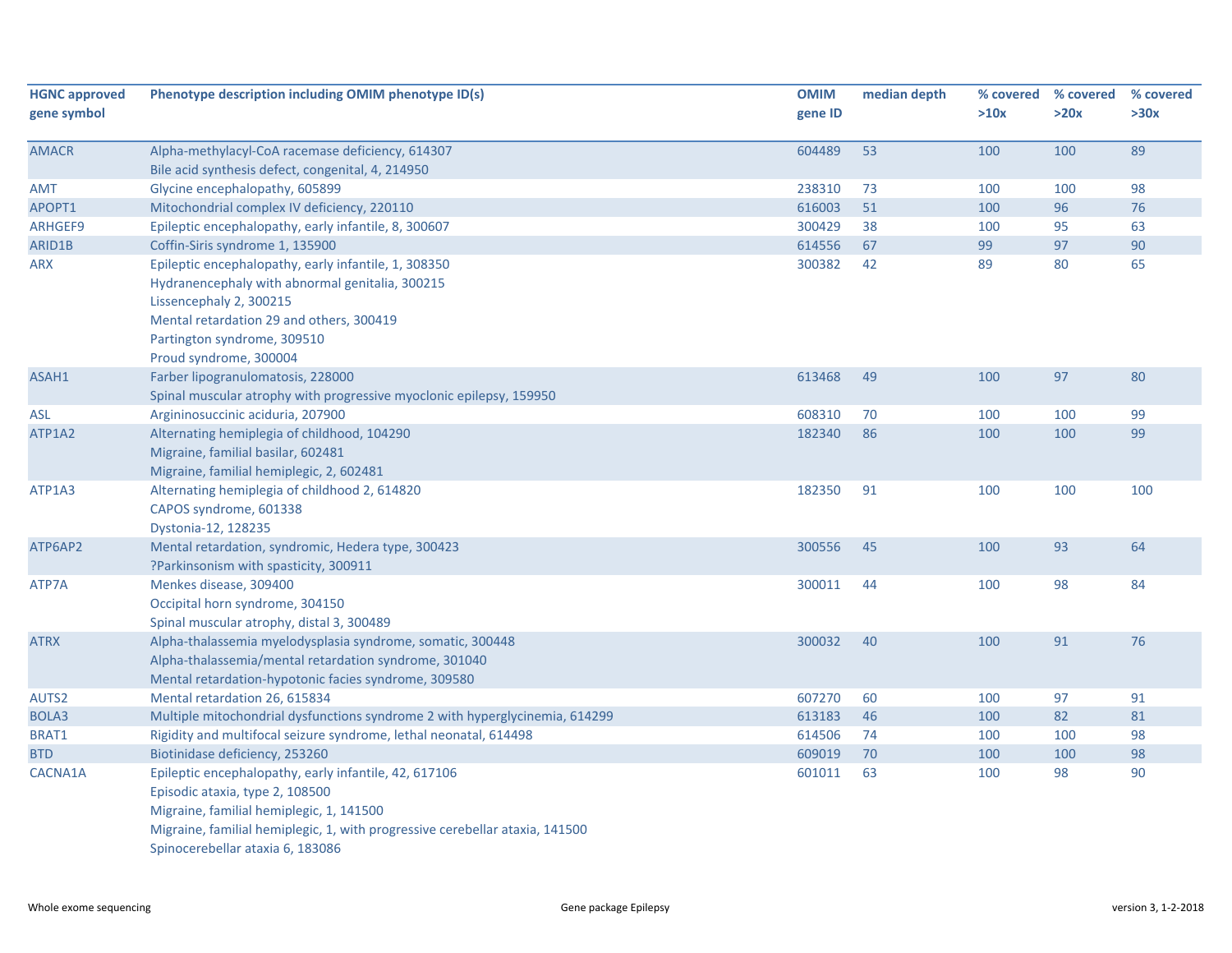| <b>HGNC approved</b> | Phenotype description including OMIM phenotype ID(s)                               | <b>OMIM</b> | median depth | % covered | % covered | % covered |
|----------------------|------------------------------------------------------------------------------------|-------------|--------------|-----------|-----------|-----------|
| gene symbol          |                                                                                    | gene ID     |              | >10x      | >20x      | >30x      |
| CACNA1E              | No OMIM phenotype                                                                  | 601013      | 63           | 100       | 98        | 91        |
| CACNA2D2             | No OMIM phenotype                                                                  | 607082      | 72           | 99        | 97        | 94        |
| <b>CASK</b>          | FG syndrome 4, 300422                                                              | 300172      | 42           | 100       | 95        | 69        |
|                      | Mental retardation and microcephaly with pontine and cerebellar hypoplasia, 300749 |             |              |           |           |           |
|                      | Mental retardation, with or without nystagmus, 300422                              |             |              |           |           |           |
| CDKL5                | Epileptic encephalopathy, early infantile, 2, 300672                               | 300203      | 46           | 100       | 93        | 78        |
| CHD <sub>2</sub>     | Epileptic encephalopathy, childhood-onset, 615369                                  | 602119      | 50           | 100       | 98        | 85        |
| CHRNA2               | Epilepsy, nocturnal frontal lobe, type 4, 610353                                   | 118502      | 117          | 100       | 100       | 100       |
| CHRNA4               | Epilepsy, nocturnal frontal lobe, 1, 600513                                        | 118504      | 108          | 100       | 95        | 95        |
|                      | {Nicotine addiction, susceptibility to}, 188890                                    |             |              |           |           |           |
| CHRNB2               | Epilepsy, nocturnal frontal lobe, 3, 605375                                        | 118507      | 91           | 100       | 100       | 97        |
| CLDN16               | Hypomagnesemia 3, renal, 248250                                                    | 603959      | 51           | 100       | 99        | 89        |
| CLDN19               | Hypomagnesemia 5, renal, with ocular involvement, 248190                           | 610036      | 75           | 100       | 100       | 100       |
| CLN3                 | Ceroid lipofuscinosis, neuronal, 3, 204200                                         | 607042      | 76           | 100       | 100       | 94        |
| CLN <sub>5</sub>     | Ceroid lipofuscinosis, neuronal, 5, 256731                                         | 608102      | 57           | 100       | 100       | 98        |
| CLN <sub>6</sub>     | Ceroid lipofuscinosis, neuronal, 6, 601780                                         | 606725      | 78           | 100       | 98        | 88        |
|                      | Ceroid lipofuscinosis, neuronal, Kufs type, adult onset, 204300                    |             |              |           |           |           |
| CLN <sub>8</sub>     | Ceroid lipofuscinosis, neuronal, 8, 600143                                         | 607837      | 81           | 100       | 100       | 100       |
|                      | Ceroid lipofuscinosis, neuronal, 8, Northern epilepsy variant, 610003              |             |              |           |           |           |
| CNNM <sub>2</sub>    | Hypomagnesemia 6, renal, 613882                                                    | 607803      | 106          | 100       | 100       | 95        |
|                      | Hypomagnesemia, seizures, and mental retardation, 616418                           |             |              |           |           |           |
| CNTN <sub>2</sub>    | ?Epilepsy, myoclonic, familial adult, 5, 615400                                    | 190197      | 66           | 100       | 100       | 98        |
| <b>CNTNAP2</b>       | {Autism susceptibility 15}, 612100                                                 | 604569      | 48           | 100       | 99        | 89        |
|                      | Cortical dysplasia-focal epilepsy syndrome, 610042                                 |             |              |           |           |           |
|                      | Pitt-Hopkins like syndrome 1, 610042                                               |             |              |           |           |           |
| COL4A1               | Angiopathy, hereditary, with nephropathy, aneurysms, and muscle cramps, 611773     | 120130      | 61           | 100       | 99        | 91        |
|                      | Brain small vessel disease with or without ocular anomalies, 607595                |             |              |           |           |           |
|                      | {Hemorrhage, intracerebral, susceptibility to}, 614519                             |             |              |           |           |           |
|                      | Porencephaly 1, 175780                                                             |             |              |           |           |           |
|                      | ?Retinal arteries, tortuosity of, 180000                                           |             |              |           |           |           |
| COL4A3BP             | Mental retardation 34, 616351                                                      | 604677      | 44           | 100       | 92        | 74        |
| COQ <sub>2</sub>     | Coenzyme Q10 deficiency, primary, 1, 607426                                        | 609825      | 49           | 100       | 97        | 82        |
|                      | {Multiple system atrophy, susceptibility to}, 146500                               |             |              |           |           |           |
| COQ4                 | Coenzyme Q10 deficiency, primary, 7, 616276                                        | 612898      | 74           | 100       | 100       | 100       |
| COQ8A                | Coenzyme Q10 deficiency, primary, 4, 612016                                        | 606980      | 86           | 100       | 100       | 100       |
| CPA <sub>6</sub>     | Epilepsy, familial temporal lobe, 5, 614417                                        | 609562      | 56           | 100       | 96        | 83        |
|                      | Febrile seizures, familial, 11, 614418                                             |             |              |           |           |           |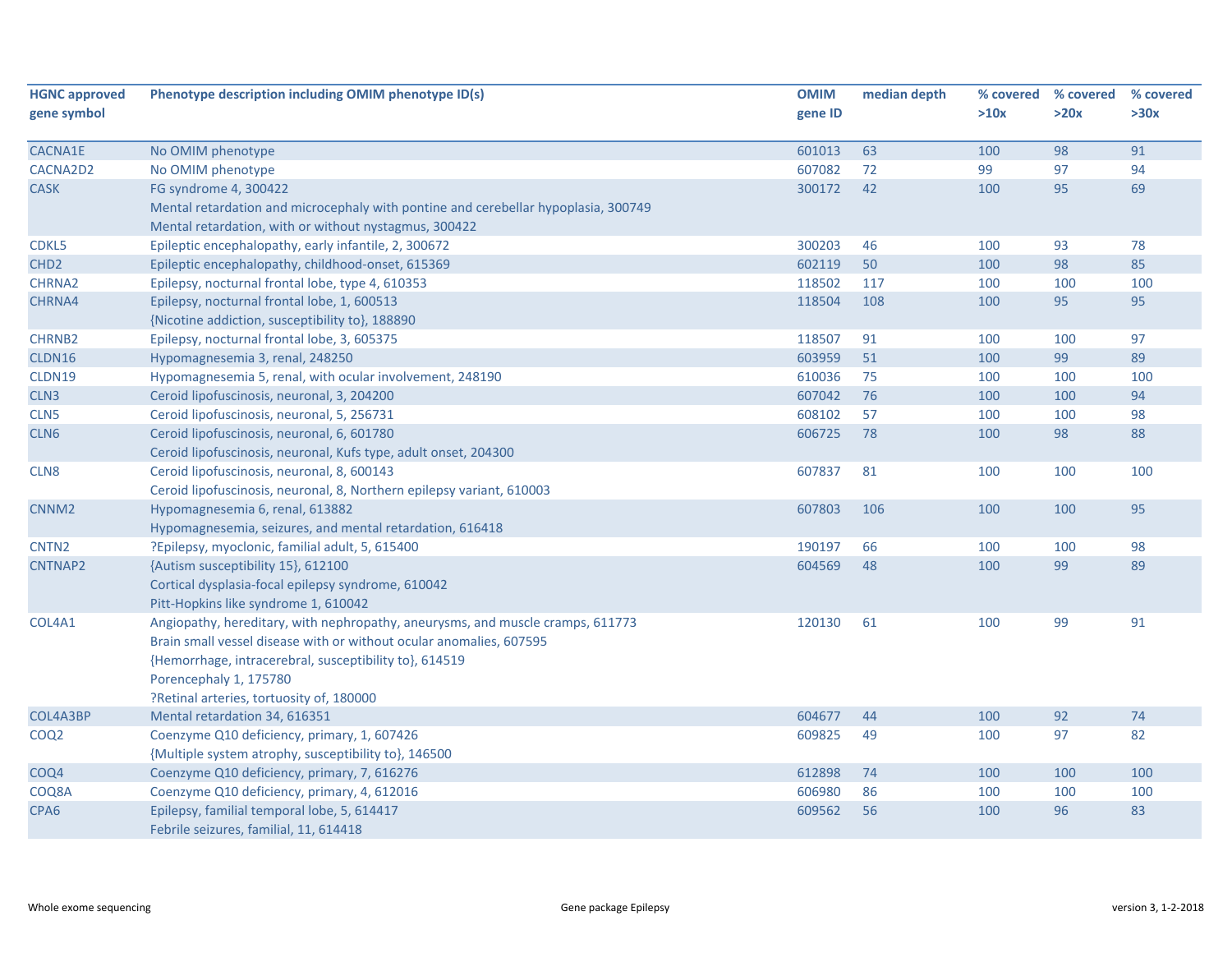| <b>HGNC approved</b><br>gene symbol | Phenotype description including OMIM phenotype ID(s)                     | <b>OMIM</b><br>gene ID | median depth | % covered<br>>10x | % covered<br>>20x | % covered<br>>30x |
|-------------------------------------|--------------------------------------------------------------------------|------------------------|--------------|-------------------|-------------------|-------------------|
|                                     |                                                                          |                        |              |                   |                   |                   |
| CPS1                                | Carbamoylphosphate synthetase I deficiency, 237300                       | 608307                 | 42           | 100               | 96                | 78                |
|                                     | {Pulmonary hypertension, neonatal, susceptibility to}, 615371            |                        |              |                   |                   |                   |
|                                     | {Venoocclusive disease after bone marrow transplantation}                |                        |              |                   |                   |                   |
| CPT <sub>2</sub>                    | CPT II deficiency, infantile, 600649                                     | 600650                 | 72           | 100               | 100               | 98                |
|                                     | CPT II deficiency, lethal neonatal, 608836                               |                        |              |                   |                   |                   |
|                                     | CPT II deficiency, myopathic, stress-induced, 255110                     |                        |              |                   |                   |                   |
|                                     | {Encephalopathy, acute, infection-induced, 4, susceptibility to}, 614212 |                        |              |                   |                   |                   |
| <b>CSTB</b>                         | Epilepsy, progressive myoclonic 1A (Unverricht and Lundborg), 254800     | 601145                 | 62           | 100               | 100               | 98                |
| <b>CTSD</b>                         | Ceroid lipofuscinosis, neuronal, 10, 610127                              | 116840                 | 79           | 100               | 100               | 100               |
| <b>CTSF</b>                         | Ceroid lipofuscinosis, neuronal, 13, Kufs type, 615362                   | 603539                 | 70           | 100               | 98                | 93                |
| CUL4B                               | Mental retardation, syndromic 15 (Cabezas type), 300354                  | 300304                 | 49           | 100               | 93                | 77                |
| D2HGDH                              | D-2-hydroxyglutaric aciduria, 600721                                     | 609186                 | 82           | 100               | 100               | 100               |
| <b>DCX</b>                          | Lissencephaly, 300067                                                    | 300121                 | 47           | 100               | 96                | 83                |
|                                     | Subcortical laminal heteropia, 300067                                    |                        |              |                   |                   |                   |
| DEPDC5                              | Epilepsy, familial focal, with variable foci 1, 604364                   | 614191                 | 56           | 100               | 98                | 90                |
| <b>DLAT</b>                         | Pyruvate dehydrogenase E2 deficiency, 245348                             | 608770                 | 53           | 100               | 94                | $71\,$            |
| <b>DNAJC5</b>                       | Ceroid lipofuscinosis, neuronal, 4, Parry type, 162350                   | 611203                 | 129          | 100               | 100               | 97                |
| DNM1                                | Epileptic encephalopathy, early infantile, 31, 616346                    | 602377                 | 82           | 100               | 99                | 92                |
| DOCK7                               | Epileptic encephalopathy, early infantile, 23, 615859                    | 615730                 | 43           | 100               | 96                | 77                |
| DPAGT1                              | Congenital disorder of glycosylation, type Ij, 608093                    | 191350                 | 54           | 100               | 100               | 95                |
|                                     | Myasthenic syndrome, congenital, 13, with tubular aggregates, 614750     |                        |              |                   |                   |                   |
| DPM1                                | Congenital disorder of glycosylation, type le, 608799                    | 603503                 | 54           | 93                | 89                | 77                |
| DPM <sub>2</sub>                    | Congenital disorder of glycosylation, type Iu, 615042                    | 603564                 | 54           | 100               | 100               | 93                |
| <b>DPYD</b>                         | Dihydropyrimidine dehydrogenase deficiency, 274270                       | 612779                 | 46           | 100               | 99                | 85                |
|                                     | 5-fluorouracil toxicity, 274270                                          |                        |              |                   |                   |                   |
| DYNC1H1                             | Charcot-Marie-Tooth disease, axonal, type 20, 614228                     | 600112                 | 69           | 100               | 99                | 95                |
|                                     | Mental retardation 13, 614563                                            |                        |              |                   |                   |                   |
|                                     | Spinal muscular atrophy, lower extremity-predominant 1, AD, 158600       |                        |              |                   |                   |                   |
| DYRK1A                              | Mental retardation 7, 614104                                             | 600855                 | 54           | 100               | 98                | 87                |
| EEF1A2                              | Epileptic encephalopathy, early infantile, 33, 616409                    | 602959                 | 93           | 100               | 100               | 98                |
|                                     | Mental retardation 38, 616393                                            |                        |              |                   |                   |                   |
| <b>EGF</b>                          | Hypomagnesemia 4, renal, 611718                                          | 131530                 | 53           | 100               | 98                | 84                |
| EHMT1                               | Kleefstra syndrome, 610253                                               | 607001                 | 81           | 99                | 99                | 98                |
| EPM2A                               | Epilepsy, progressive myoclonic 2A (Lafora), 254780                      | 607566                 | 45           | 89                | 85                | 77                |
| FA2H                                | Spastic paraplegia 35, 612319                                            | 611026                 | 56           | 100               | 100               | 92                |
| FARS <sub>2</sub>                   | Combined oxidative phosphorylation deficiency 14, 614946                 | 611592                 | 68           | 100               | 100               | 90                |
|                                     | ?Spastic paraplegia 77, 617046                                           |                        |              |                   |                   |                   |
| <b>FASN</b>                         | No OMIM phenotype                                                        | 600212                 | 89           | 100               | 100               | 99                |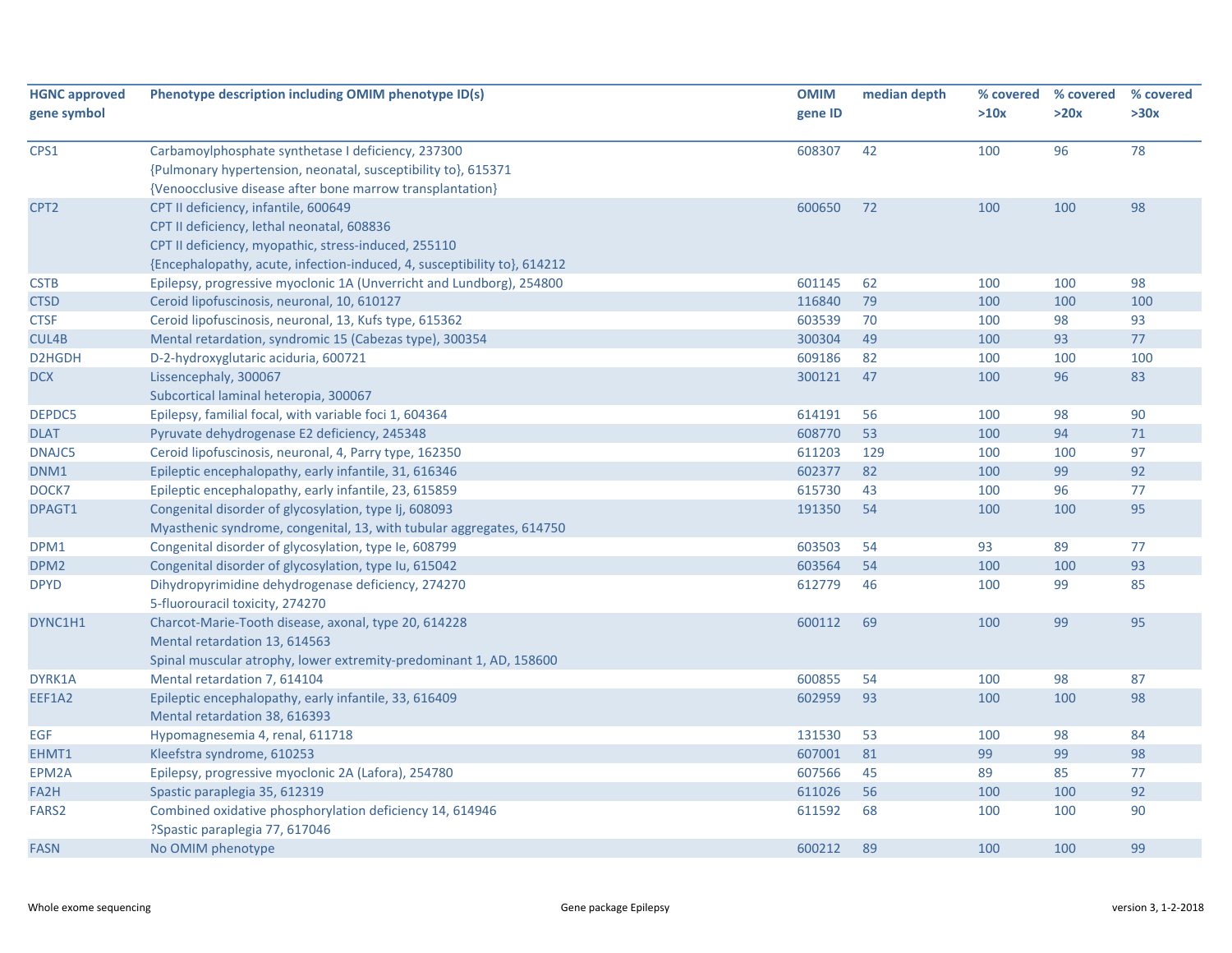| <b>HGNC approved</b><br>gene symbol | Phenotype description including OMIM phenotype ID(s)                                                                    | <b>OMIM</b><br>gene ID | median depth | % covered<br>>10x | % covered<br>>20x | % covered<br>>30x |
|-------------------------------------|-------------------------------------------------------------------------------------------------------------------------|------------------------|--------------|-------------------|-------------------|-------------------|
| FGD1                                | Aarskog-Scott syndrome, 305400                                                                                          | 300546                 | 60           | 100               | 99                | 95                |
|                                     | Mental retardation syndromic 16, 305400                                                                                 |                        |              |                   |                   |                   |
| <b>FLNA</b>                         | Cardiac valvular dysplasia, 314400                                                                                      | 300017                 | 79           | 100               | 100               | 100               |
|                                     | Congenital short bowel syndrome, 300048                                                                                 |                        |              |                   |                   |                   |
|                                     | FG syndrome 2, 300321                                                                                                   |                        |              |                   |                   |                   |
|                                     | Frontometaphyseal dysplasia 1, 305620                                                                                   |                        |              |                   |                   |                   |
|                                     | Heterotopia, periventricular, 300049                                                                                    |                        |              |                   |                   |                   |
|                                     | Intestinal pseudoobstruction, neuronal, 300048                                                                          |                        |              |                   |                   |                   |
|                                     | Melnick-Needles syndrome, 309350                                                                                        |                        |              |                   |                   |                   |
|                                     | Otopalatodigital syndrome, type I, 311300                                                                               |                        |              |                   |                   |                   |
|                                     | Otopalatodigital syndrome, type II, 304120                                                                              |                        |              |                   |                   |                   |
|                                     | Terminal osseous dysplasia, 300244                                                                                      |                        |              |                   |                   |                   |
| FOLR1                               | Neurodegeneration due to cerebral folate transport deficiency, 613068                                                   | 136430                 | 85           | 100               | 100               | 100               |
| FOXG1                               | Rett syndrome, congenital variant, 613454                                                                               | 164874                 | 60           | 99                | 91                | 82                |
| <b>FOXRED1</b>                      | Leigh syndrome due to mitochondrial complex I deficiency, 256000<br>Mitochondrial complex I deficiency, 252010 dominant | 613622                 | 64           | 100               | 100               | 100               |
| FXYD2                               | Hypomagnesemia 2, renal, 154020                                                                                         | 601814                 | 62           | 100               | 100               | 100               |
| GABRA1                              | {Epilepsy, childhood absence, susceptibility to, 4}, 611136                                                             | 137160                 | 52           | 100               | 100               | 90                |
|                                     | {Epilepsy, juvenile myoclonic, susceptibility to, 5}, 611136                                                            |                        |              |                   |                   |                   |
|                                     | Epileptic encephalopathy, early infantile, 19, 615744                                                                   |                        |              |                   |                   |                   |
| GABRB3                              | {Epilepsy, childhood absence, susceptibility to, 5}, 612269                                                             | 137192                 | 64           | 100               | 99                | 95                |
|                                     | Epileptic encephalopathy, early infantile, 43, 617113                                                                   |                        |              |                   |                   |                   |
| GABRG2                              | {Epilepsy, childhood absence, susceptibility to, 2}, 607681                                                             | 137164                 | 50           | 92                | 90                | 78                |
|                                     | Epilepsy, generalized, with febrile seizures plus, type 3, 611277                                                       |                        |              |                   |                   |                   |
|                                     | Febrile seizures, familial, 8, 611277                                                                                   |                        |              |                   |                   |                   |
| <b>GAMT</b>                         | Cerebral creatine deficiency syndrome 2, 612736                                                                         | 601240                 | 60           | 100               | 97                | 90                |
| <b>GCK</b>                          | Diabetes mellitus, noninsulin-dependent, late onset, 125853                                                             | 138079                 | 73           | 100               | 100               | 100               |
|                                     | Diabetes mellitus, permanent neonatal, 606176                                                                           |                        |              |                   |                   |                   |
|                                     | Hyperinsulinemic hypoglycemia, familial, 3, 602485                                                                      |                        |              |                   |                   |                   |
|                                     | MODY, type II, 125851                                                                                                   |                        |              |                   |                   |                   |
| <b>GCSH</b>                         | Glycine encephalopathy, 605899                                                                                          | 238330                 | 70           | 100               | 91                | 57                |
| <b>GLDC</b>                         | Glycine encephalopathy, 605899                                                                                          | 238300                 | 50           | 100               | 94                | 82                |
| GLRA1                               | Hyperekplexia, hereditary 1 or recessive, 149400                                                                        | 138491                 | 58           | 100               | 97                | 86                |
| <b>GLRB</b>                         | Hyperekplexia 2, 614619                                                                                                 | 138492                 | 48           | 100               | 100               | 89                |
| GLUD1                               | Hyperinsulinism-hyperammonemia syndrome, 606762                                                                         | 138130                 | 64           | 100               | 93                | 85                |
| GNAO1                               | Epileptic encephalopathy, early infantile, 17, 615473                                                                   | 139311                 | 55           | 100               | 98                | 84                |
| GOSR2                               | Epilepsy, progressive myoclonic 6, 614018                                                                               | 604027                 | 48           | 100               | 91                | 80                |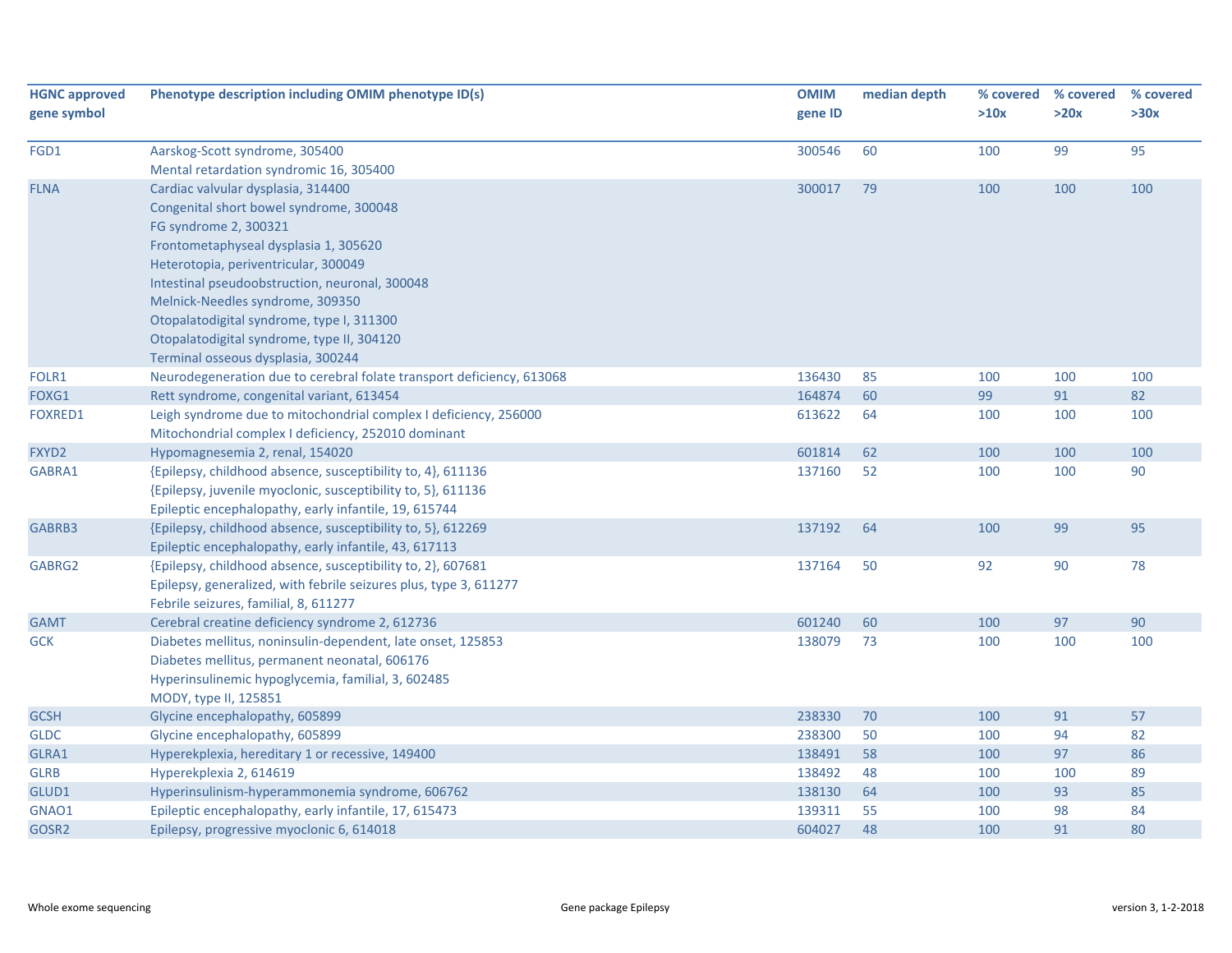| <b>HGNC approved</b><br>gene symbol | Phenotype description including OMIM phenotype ID(s)                                    | <b>OMIM</b><br>gene ID | median depth | % covered<br>>10x | % covered<br>>20x | % covered<br>>30x |
|-------------------------------------|-----------------------------------------------------------------------------------------|------------------------|--------------|-------------------|-------------------|-------------------|
|                                     |                                                                                         |                        |              |                   |                   |                   |
| GPC3                                | Simpson-Golabi-Behmel syndrome, type 1, 312870                                          | 300037                 | 42           | 100               | 94                | 79                |
|                                     | Wilms tumor, somatic, 194070                                                            |                        |              |                   |                   |                   |
| <b>GPHN</b>                         | Molybdenum cofactor deficiency C, 615501                                                | 603930                 | 48           | 100               | 99                | 84                |
| GRIA3                               | Mental retardation 94, 300699                                                           | 305915                 | 42           | 100               | 97                | 80                |
| GRIN1                               | Mental retardation 8, 614254                                                            | 138249                 | 75           | 100               | 100               | 97                |
| GRIN2A                              | Epilepsy, focal, with speech disorder and with or without mental retardation, 245570    | 138253                 | 76           | 100               | 100               | 99                |
| <b>GRIN2B</b>                       | Epileptic encephalopathy, early infantile, 27, 616139                                   | 138252                 | 89           | 100               | 100               | 96                |
|                                     | Mental retardation 6, 613970                                                            |                        |              |                   |                   |                   |
| <b>GRN</b>                          | Aphasia, primary progressive, 607485                                                    | 138945                 | 101          | 100               | 100               | 100               |
|                                     | Ceroid lipofuscinosis, neuronal, 11, 614706                                             |                        |              |                   |                   |                   |
|                                     | Frontotemporal lobar degeneration with ubiquitin-positive inclusions, 607485            |                        |              |                   |                   |                   |
| <b>HADH</b>                         | 3-hydroxyacyl-CoA dehydrogenase deficiency, 231530                                      | 601609                 | 47           | 100               | 100               | 92                |
|                                     | Hyperinsulinemic hypoglycemia, familial, 4, 609975                                      |                        |              |                   |                   |                   |
| HCN1                                | Epileptic encephalopathy, early infantile, 24, 615871                                   | 602780                 | 80           | 100               | 99                | 93                |
| HDAC4                               | No OMIM phenotype                                                                       | 605314                 | 70           | 100               | 100               | 98                |
| <b>HLCS</b>                         | Holocarboxylase synthetase deficiency, 253270                                           | 609018                 | 63           | 100               | 99                | 91                |
| <b>HNRNPU</b>                       | Epileptic encephalopathy, early infantile, 54, 617391                                   | 602869                 | 51           | 100               | 99                | 84                |
| <b>HSD17B10</b>                     | HDS10 mitochondrial disease, 300438                                                     | 300256                 | 63           | 100               | 100               | 95                |
| <b>HSD17B4</b>                      | D-bifunctional protein deficiency, 261515                                               | 601860                 | 49           | 100               | 97                | 80                |
|                                     | Perrault syndrome 1, 233400                                                             |                        |              |                   |                   |                   |
| IDH <sub>2</sub>                    | D-2-hydroxyglutaric aciduria 2, 613657                                                  | 147650                 | 60           | 100               | 100               | 96                |
| IER3IP1                             | Microcephaly, epilepsy, and diabetes syndrome, 614231                                   | 609382                 | 43           | 100               | 86                | 75                |
| IFIH1                               | Aicardi-Goutieres syndrome 7, 615846                                                    | 606951                 | 65           | 100               | 99                | 90                |
|                                     | Singleton-Merten syndrome 1, 182250                                                     |                        |              |                   |                   |                   |
| IQSEC2                              | Mental retardation 1/78, 309530                                                         | 300522                 | 56           | 99                | 97                | 88                |
| JAM3                                | Hemorrhagic destruction of the brain, subependymal calcification, and cataracts, 613730 | 606871                 | 49           | 100               | 97                | 83                |
| <b>KANSL1</b>                       | Koolen-De Vries syndrome, 610443                                                        | 612452                 | 74           | 100               | 100               | 92                |
| KCNA1                               | Episodic ataxia/myokymia syndrome, 160120                                               | 176260                 | 83           | 100               | 100               | 100               |
| <b>KCNA2</b>                        | Epileptic encephalopathy, early infantile, 32, 616366                                   | 176262                 | 87           | 100               | 100               | 100               |
| KCNB1                               | Epileptic encephalopathy, early infantile, 26, 616056                                   | 600397                 | 92           | 100               | 100               | 100               |
| KCNC1                               | Epilepsy, progressive myoclonic 7, 616187                                               | 176258                 | 90           | 100               | 100               | 97                |
| KCNH1                               | Temple-Baraitser syndrome, 611816                                                       | 603305                 | 76           | 100               | 99                | 96                |
|                                     | Zimmermann-Laband syndrome 1, 135500                                                    |                        |              |                   |                   |                   |
| KCNJ10                              | Enlarged vestibular aqueduct, digenic, 600791<br>SESAME syndrome, 612780                | 602208                 | 133          | 100               | 100               | 100               |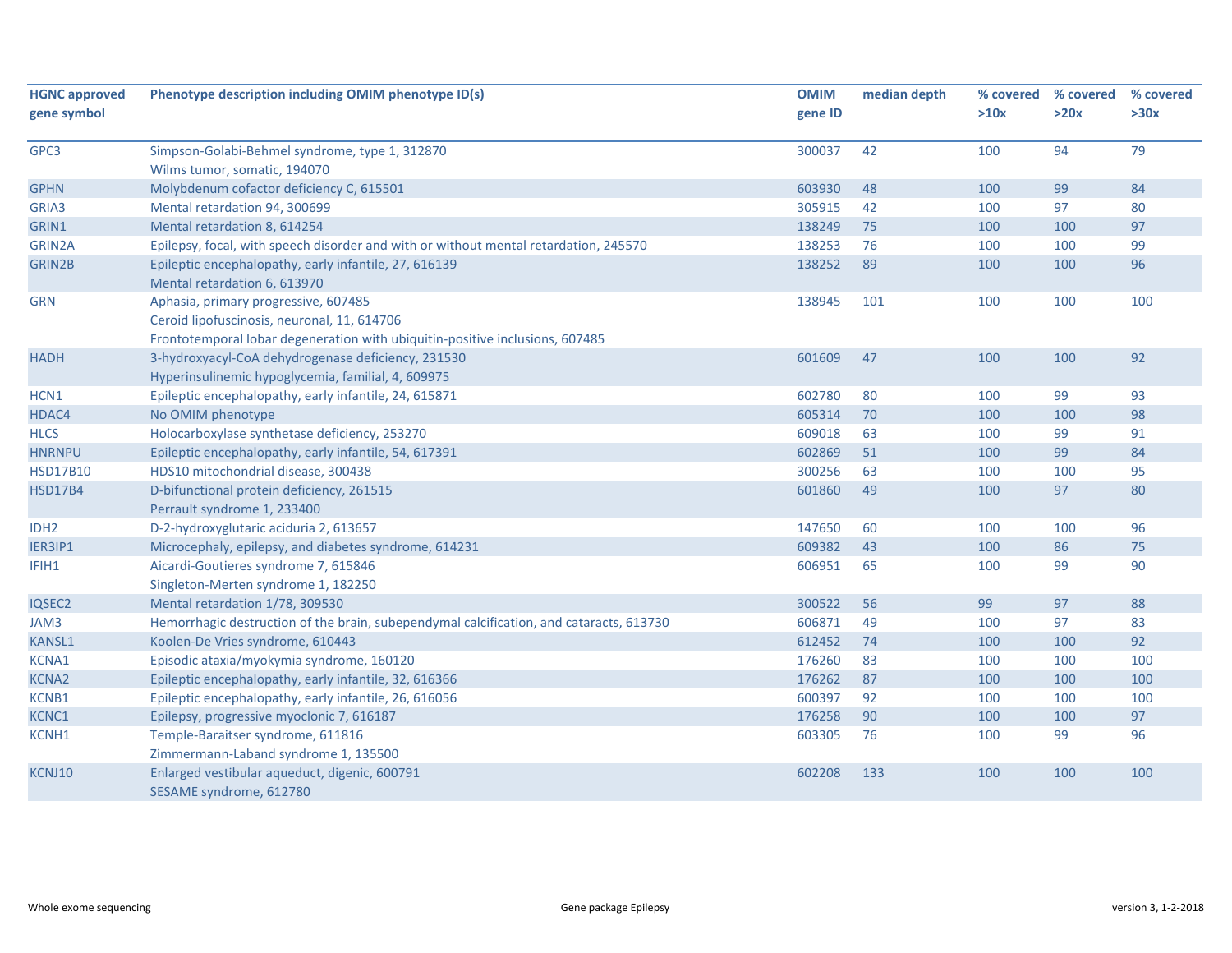| <b>HGNC approved</b> | Phenotype description including OMIM phenotype ID(s)                                       | <b>OMIM</b> | median depth | % covered | % covered | % covered |
|----------------------|--------------------------------------------------------------------------------------------|-------------|--------------|-----------|-----------|-----------|
| gene symbol          |                                                                                            | gene ID     |              | >10x      | >20x      | >30x      |
| KCNJ11               | Diabetes mellitus, transient neonatal, 3, 610582                                           | 600937      | 134          | 100       | 100       | 100       |
|                      | {Diabetes mellitus, type 2, susceptibility to}, 125853                                     |             |              |           |           |           |
|                      | Diabetes, permanent neonatal, with or without neurologic features, 606176                  |             |              |           |           |           |
|                      | Hyperinsulinemic hypoglycemia, familial, 2, 601820                                         |             |              |           |           |           |
|                      | Maturity-onset diabetes of the young, type 13, 616329                                      |             |              |           |           |           |
| <b>KCNMA1</b>        | Generalized epilepsy and paroxysmal dyskinesia, 609446                                     | 600150      | 58           | 100       | 98        | 87        |
| KCNQ <sub>2</sub>    | Epileptic encephalopathy, early infantile, 7, 613720                                       | 602235      | 81           | 100       | 100       | 97        |
|                      | Myokymia, 121200                                                                           |             |              |           |           |           |
|                      | Seizures, benign neonatal, 1, 121200                                                       |             |              |           |           |           |
| <b>KCNQ3</b>         | Seizures, benign neonatal, type 2, 121201                                                  | 602232      | 72           | 100       | 98        | 90        |
| KCNT1                | Epilepsy, nocturnal frontal lobe, 5, 615005                                                | 608167      | 63           | 100       | 98        | 95        |
|                      | Epileptic encephalopathy, early infantile, 14, 614959                                      |             |              |           |           |           |
| KCTD7                | Epilepsy, progressive myoclonic 3, with or without intracellular inclusions, 611726        | 611725      | 102          | 100       | 100       | 99        |
| KDM5C                | Mental retardation, syndromic, Claes-Jensen type, 300534                                   | 314690      | 66           | 100       | 99        | 94        |
| <b>KPTN</b>          | Mental retardation 41, 615637                                                              | 615620      | 73           | 100       | 100       | 94        |
| LGI <sub>1</sub>     | Epilepsy, familial temporal lobe, 1, 600512                                                | 604619      | 64           | 100       | 99        | 92        |
| <b>LIAS</b>          | Hyperglycinemia, lactic acidosis, and seizures, 614462                                     | 607031      | 56           | 100       | 99        | 88        |
| MBD5                 | Mental retardation 1, 156200                                                               | 611472      | 58           | 100       | 100       | 97        |
| MECP <sub>2</sub>    | {Autism susceptibility 3}, 300496                                                          | 300005      | 88           | 100       | 100       | 94        |
|                      | Encephalopathy, neonatal severe, 300673                                                    |             |              |           |           |           |
|                      | Mental retardation syndromic, Lubs type, 300260                                            |             |              |           |           |           |
|                      | Mental retardation, syndromic 13, 300055                                                   |             |              |           |           |           |
|                      | Rett syndrome, 312750                                                                      |             |              |           |           |           |
|                      | Rett syndrome, atypical, 312750                                                            |             |              |           |           |           |
|                      | Rett syndrome, preserved speech variant, 312750                                            |             |              |           |           |           |
| MED12                | Lujan-Fryns syndrome, 309520                                                               | 300188      | 57           | 100       | 100       | 97        |
|                      | Ohdo syndrome, 300895                                                                      |             |              |           |           |           |
|                      | Opitz-Kaveggia syndrome, 305450                                                            |             |              |           |           |           |
| MEF2C                | Chromosome 5q14.3 deletion syndrome, 613443 (4)                                            | 600662      | 67           | 100       | 99        | 96        |
|                      | Mental retardation, stereotypic movements, epilepsy, and/or cerebral malformations, 613443 |             |              |           |           |           |
| MFSD8                | Ceroid lipofuscinosis, neuronal, 7, 610951                                                 | 611124      | 50           | 100       | 98        | 81        |
|                      | Macular dystrophy with central cone involvement, 616170                                    |             |              |           |           |           |
| MLC1                 | Megalencephalic leukoencephalopathy with subcortical cysts, 604004                         | 605908      | 49           | 100       | 98        | 86        |
| MOCS1                | Molybdenum cofactor deficiency A, 252150                                                   | 603707      | 69           | 100       | 100       | 98        |
| MOCS <sub>2</sub>    | Molybdenum cofactor deficiency B, 252160                                                   | 603708      | 50           | 100       | 100       | 90        |
| MPDU1                | Congenital disorder of glycosylation, type If, 609180                                      | 604041      | 60           | 100       | 100       | 97        |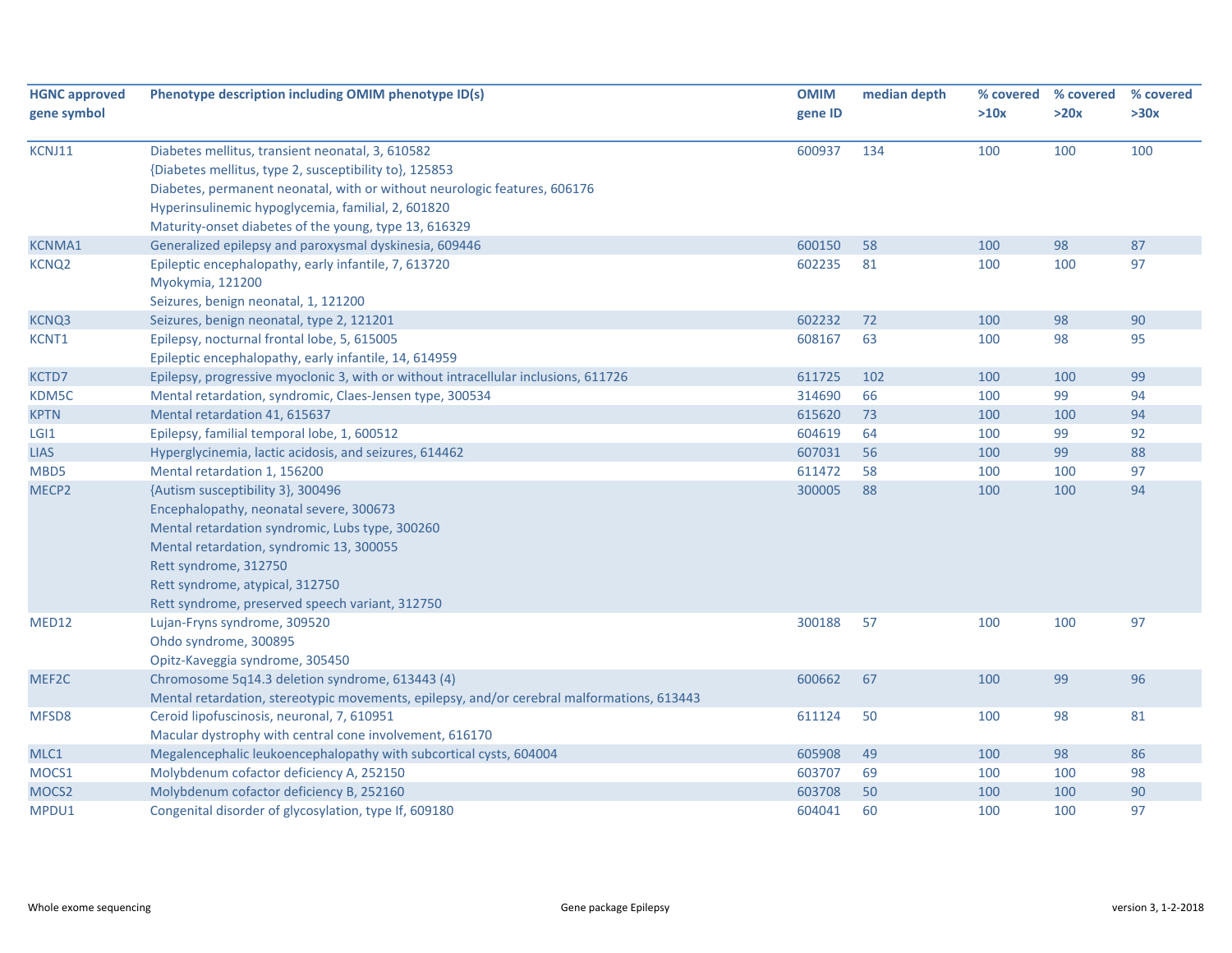| <b>HGNC approved</b> | Phenotype description including OMIM phenotype ID(s)             | <b>OMIM</b> | median depth | % covered | % covered | % covered |
|----------------------|------------------------------------------------------------------|-------------|--------------|-----------|-----------|-----------|
| gene symbol          |                                                                  | gene ID     |              | >10x      | >20x      | >30x      |
| <b>MTHFR</b>         | Homocystinuria due to MTHFR deficiency, 236250                   | 607093      | 65           | 100       | 100       | 98        |
|                      | {Neural tube defects, susceptibility to}, 601634                 |             |              |           |           |           |
|                      | {Schizophrenia, susceptibility to}, 181500                       |             |              |           |           |           |
|                      | {Thromboembolism, susceptibility to}, 188050                     |             |              |           |           |           |
|                      | {Vascular disease, susceptibility to}                            |             |              |           |           |           |
| <b>MTOR</b>          | Focal cortical dysplasia, type II, somatic, 607341               | 601231      | 65           | 100       | 98        | 90        |
|                      | Smith-Kingsmore syndrome, 616638                                 |             |              |           |           |           |
| NDUFA1               | Mitochondrial complex I deficiency, 252010 dominant              | 300078      | 83           | 100       | 100       | 100       |
| NDUFA11              | Mitochondrial complex I deficiency, 252010 dominant              | 612638      | 72           | 100       | 100       | 100       |
| NDUFAF1              | Mitochondrial complex I deficiency, 252010 dominant              | 606934      | 49           | 100       | 99        | 86        |
| NDUFAF2              | Leigh syndrome, 256000                                           | 609653      | 63           | 100       | 90        | 77        |
|                      | Mitochondrial complex I deficiency, 252010 dominant              |             |              |           |           |           |
| NDUFAF3              | Mitochondrial complex I deficiency, 252010 dominant              | 612911      | 79           | 100       | 100       | 100       |
| NDUFAF4              | Mitochondrial complex I deficiency, 252010 dominant              | 611776      | 72           | 100       | 100       | 100       |
| NDUFAF5              | Mitochondrial complex 1 deficiency, 252010 dominant              | 612360      | 54           | 100       | 100       | 89        |
| NDUFB3               | Mitochondrial complex I deficiency, 252010 dominant              | 603839      | 28           | 100       | 81        | 47        |
| NDUFB9               | ?Mitochondrial complex I deficiency, 252010 dominant             | 601445      | 71           | 100       | 100       | 90        |
| NDUFS1               | Mitochondrial complex I deficiency, 252010 dominant              | 157655      | 49           | 100       | 98        | 77        |
| NDUFS2               | Mitochondrial complex I deficiency, 252010 dominant              | 602985      | 59           | 100       | 100       | 97        |
| NDUFS3               | Leigh syndrome due to mitochondrial complex I deficiency, 256000 | 603846      | 73           | 100       | 100       | 100       |
|                      | Mitochondrial complex I deficiency, 252010 dominant              |             |              |           |           |           |
| NDUFS4               | Leigh syndrome, 256000                                           | 602694      | 56           | 100       | 100       | 90        |
|                      | Mitochondrial complex I deficiency, 252010 dominant              |             |              |           |           |           |
| NDUFS6               | Mitochondrial complex I deficiency, 252010 dominant              | 603848      | 52           | 100       | 100       | 96        |
| NDUFV1               | Mitochondrial complex I deficiency, 252010 dominant              | 161015      | 95           | 100       | 100       | 100       |
| NDUFV <sub>2</sub>   | Mitochondrial complex I deficiency, 252010 dominant              | 600532      | 47           | 100       | 96        | 78        |
| NECAP1               | ?Epileptic encephalopathy, early infantile, 21, 615833           | 611623      | 54           | 100       | 100       | 99        |
| NEDD4L               | Periventricular nodular heterotopia 7, 617201                    | 606384      | 50           | 100       | 98        | 85        |
| <b>NEXMIF</b>        | Mental retardation 98, 300912                                    | 300524      | 51           | 100       | 100       | 98        |
| NGLY1                | Congenital disorder of deglycosylation, 615273                   | 610661      | 55           | 100       | 100       | 89        |
| NHLRC1               | Epilepsy, progressive myoclonic 2B (Lafora), 254780              | 608072      | 93           | 100       | 100       | 100       |
| NPRL2                | Epilepsy, familial focal, with variable foci 2, 617116           | 607072      | 79           | 100       | 100       | 100       |
| NPRL3                | Epilepsy, familial focal, with variable foci 3, 617118           | 600928      | 54           | 100       | 97        | 89        |
| NRXN1                | Pitt-Hopkins-like syndrome 2, 614325                             | 600565      | 67           | 100       | 99        | 93        |
|                      | {Schizophrenia, susceptibility to, 17}, 614332                   |             |              |           |           |           |
| <b>NUBPL</b>         | Mitochondrial complex I deficiency, 252010 dominant              | 613621      | 53           | 100       | 100       | 89        |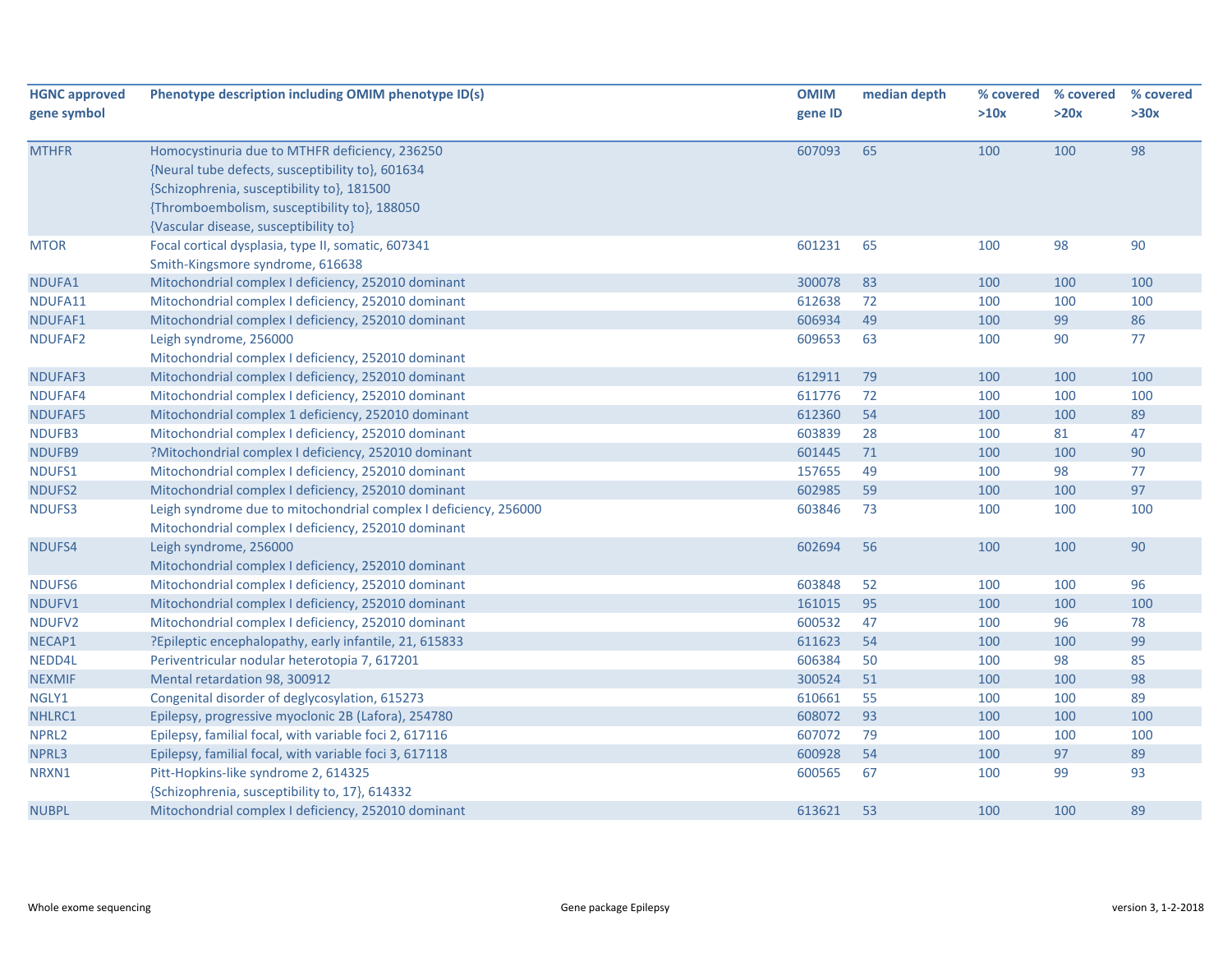| <b>HGNC approved</b> | Phenotype description including OMIM phenotype ID(s)                                     | <b>OMIM</b> | median depth | % covered | % covered | % covered |
|----------------------|------------------------------------------------------------------------------------------|-------------|--------------|-----------|-----------|-----------|
| gene symbol          |                                                                                          | gene ID     |              | >10x      | >20x      | >30x      |
| OFD1                 | Joubert syndrome 10, 300804                                                              | 300170      | 42           | 100       | 97        | 81        |
|                      | Orofaciodigital syndrome I, 311200                                                       |             |              |           |           |           |
|                      | ?Retinitis pigmentosa 23, 300424                                                         |             |              |           |           |           |
|                      | Simpson-Golabi-Behmel syndrome, type 2, 300209                                           |             |              |           |           |           |
| OPHN1                | Mental retardation, with cerebellar hypoplasia and distinctive facial appearance, 300486 | 300127      | 44           | 100       | 92        | 71        |
| PAK3                 | Mental retardation 30/47, 300558                                                         | 300142      | 41           | 100       | 94        | 69        |
| PC                   | Pyruvate carboxylase deficiency, 266150                                                  | 608786      | 90           | 100       | 100       | 100       |
| PCDH19               | Epileptic encephalopathy, early infantile, 9, 300088                                     | 300460      | 92           | 100       | 99        | 92        |
| PDHA1                | Pyruvate dehydrogenase E1-alpha deficiency, 312170                                       | 300502      | 42           | 99        | 93        | 79        |
| <b>PDHB</b>          | Pyruvate dehydrogenase E1-beta deficiency, 614111                                        | 179060      | 44           | 100       | 98        | 82        |
| PDP1                 | Pyruvate dehydrogenase phosphatase deficiency, 608782                                    | 605993      | 72           | 100       | 100       | 100       |
| PDX1                 | {Diabetes mellitus, type II, susceptibility to}, 125853                                  | 600733      | 49           | 100       | 100       | 95        |
|                      | MODY, type IV, 606392                                                                    |             |              |           |           |           |
|                      | Pancreatic agenesis 1, 260370                                                            |             |              |           |           |           |
| <b>PET100</b>        | Mitochondrial complex IV deficiency, 220110                                              | 614770      | 75           | 100       | 100       | 81        |
| PEX1                 | Heimler syndrome 1, 234580                                                               | 602136      | 49           | 100       | 98        | 84        |
|                      | Peroxisome biogenesis disorder 1A (Zellweger), 214100                                    |             |              |           |           |           |
|                      | Peroxisome biogenesis disorder 1B (NALD/IRD), 601539                                     |             |              |           |           |           |
| <b>PEX10</b>         | Peroxisome biogenesis disorder 6A (Zellweger), 614870                                    | 602859      | 64           | 100       | 96        | 89        |
|                      | Peroxisome biogenesis disorder 6B, 614871                                                |             |              |           |           |           |
| <b>PEX12</b>         | Peroxisome biogenesis disorder 3A (Zellweger), 614859                                    | 601758      | 54           | 100       | 100       | 86        |
|                      | Peroxisome biogenesis disorder 3B, 266510                                                |             |              |           |           |           |
| <b>PEX13</b>         | Peroxisome biogenesis disorder 11A (Zellweger), 614883                                   | 601789      | 55           | 100       | 100       | 93        |
|                      | Peroxisome biogenesis disorder 11B, 614885                                               |             |              |           |           |           |
| <b>PEX14</b>         | Peroxisome biogenesis disorder 13A (Zellweger), 614887                                   | 601791      | 74           | 100       | 100       | 97        |
| <b>PEX16</b>         | Peroxisome biogenesis disorder 8A (Zellweger), 614876                                    | 603360      | 74           | 100       | 95        | 91        |
|                      | Peroxisome biogenesis disorder 8B, 614877                                                |             |              |           |           |           |
| <b>PEX19</b>         | Peroxisome biogenesis disorder 12A (Zellweger), 614886                                   | 600279      | 46           | 100       | 100       | 93        |
| <b>PEX26</b>         | Peroxisome biogenesis disorder 7A (Zellweger), 614872                                    | 608666      | 76           | 100       | 100       | 100       |
|                      | Peroxisome biogenesis disorder 7B, 614873                                                |             |              |           |           |           |
| PEX3                 | Peroxisome biogenesis disorder 10A (Zellweger), 614882                                   | 603164      | 44           | 100       | 99        | 84        |
|                      | ?Peroxisome biogenesis disorder 10B, 617370                                              |             |              |           |           |           |
| PEX5                 | Peroxisome biogenesis disorder 2A (Zellweger), 214110                                    | 600414      | 76           | 100       | 100       | 98        |
|                      | Peroxisome biogenesis disorder 2B, 202370                                                |             |              |           |           |           |
|                      | Rhizomelic chondrodysplasia punctata, type 5, 616716                                     |             |              |           |           |           |
| PEX <sub>6</sub>     | Heimler syndrome 2, 616617                                                               | 601498      | 62           | 100       | 99        | 91        |
|                      | Peroxisome biogenesis disorder 4A (Zellweger), 614862                                    |             |              |           |           |           |
|                      | Peroxisome biogenesis disorder 4B, 614863                                                |             |              |           |           |           |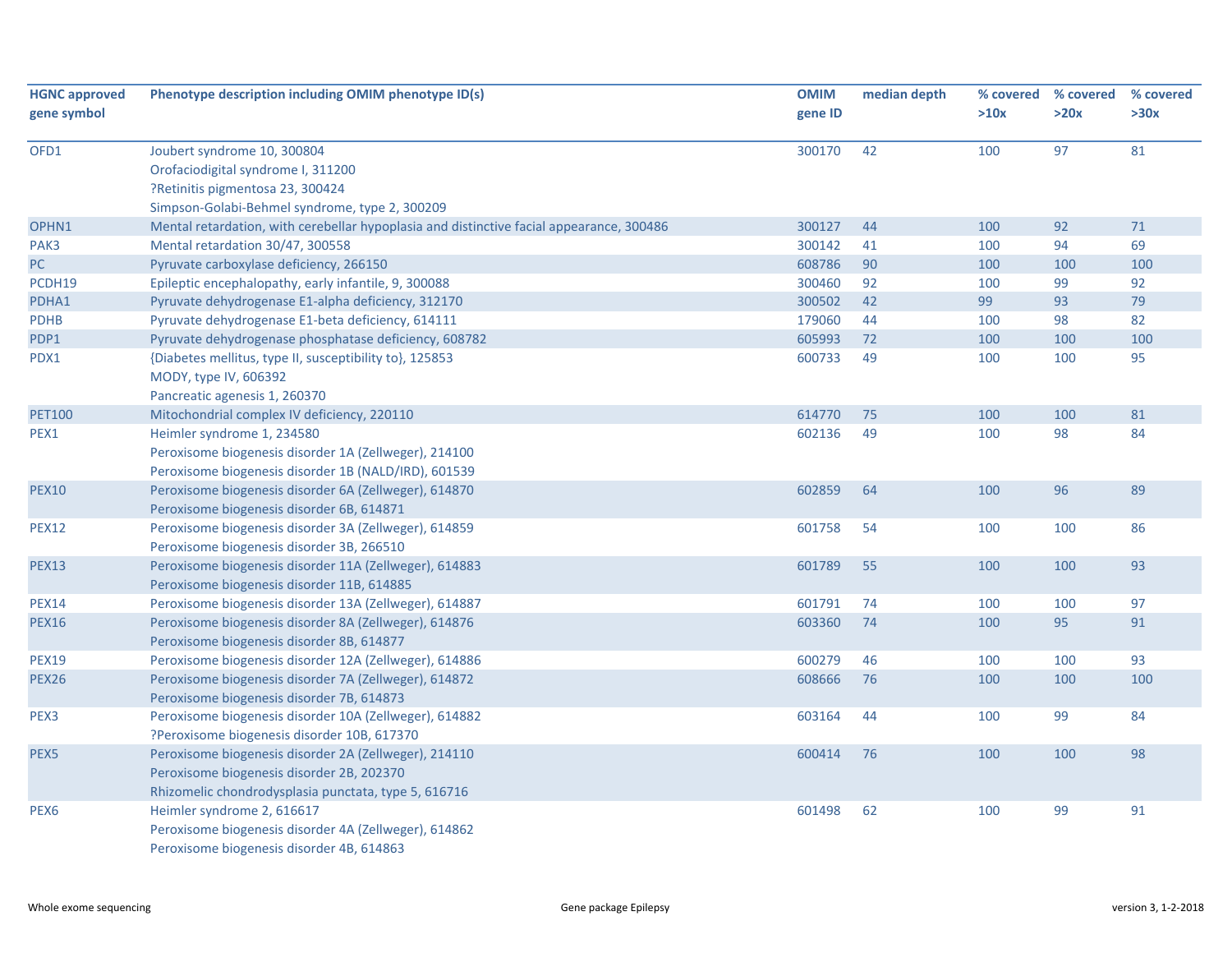| <b>HGNC approved</b> | Phenotype description including OMIM phenotype ID(s)                             | <b>OMIM</b> | median depth | % covered | % covered | % covered |
|----------------------|----------------------------------------------------------------------------------|-------------|--------------|-----------|-----------|-----------|
| gene symbol          |                                                                                  | gene ID     |              | >10x      | >20x      | >30x      |
| PGAP3                | Hyperphosphatasia with mental retardation syndrome 4, 615716                     | 611801      | 62           | 100       | 100       | 98        |
| PHF <sub>6</sub>     | Borjeson-Forssman-Lehmann syndrome, 301900                                       | 300414      | 48           | 100       | 95        | 73        |
| <b>PHGDH</b>         | Neu-Laxova syndrome 1, 256520                                                    | 606879      | 103          | 100       | 100       | 100       |
|                      | Phosphoglycerate dehydrogenase deficiency, 601815                                |             |              |           |           |           |
| <b>PIGA</b>          | Multiple congenital anomalies-hypotonia-seizures syndrome 2, 300868              | 311770      | 65           | 100       | 100       | 99        |
|                      | Paroxysmal nocturnal hemoglobinuria, somatic, 300818                             |             |              |           |           |           |
| <b>PIGN</b>          | Multiple congenital anomalies-hypotonia-seizures syndrome 1, 614080              | 606097      | 45           | 100       | 93        | 72        |
| <b>PIGO</b>          | Hyperphosphatasia with mental retardation syndrome 2, 614749                     | 614730      | 83           | 100       | 100       | 99        |
| <b>PIGT</b>          | Multiple congenital anomalies-hypotonia-seizures syndrome 3, 615398              | 610272      | 88           | 100       | 100       | 100       |
|                      | ?Paroxysmal nocturnal hemoglobinuria 2, 615399                                   |             |              |           |           |           |
| PLA2G6               | Infantile neuroaxonal dystrophy 1, 256600                                        | 603604      | 80           | 100       | 100       | 99        |
|                      | Neurodegeneration with brain iron accumulation 2B, 610217                        |             |              |           |           |           |
|                      | Parkinson disease 14, 612953                                                     |             |              |           |           |           |
| PLCB1                | Epileptic encephalopathy, early infantile, 12, 613722                            | 607120      | 44           | 100       | 96        | 81        |
| PLP1                 | Pelizaeus-Merzbacher disease, 312080                                             | 300401      | 74           | 100       | 99        | 87        |
|                      | Spastic paraplegia 2, 312920                                                     |             |              |           |           |           |
| PMM <sub>2</sub>     | Congenital disorder of glycosylation, type Ia, 212065                            | 601785      | 53           | 100       | 100       | 91        |
| <b>PNKP</b>          | Ataxia-oculomotor apraxia 4, 616267                                              | 605610      | 72           | 100       | 100       | 97        |
|                      | Microcephaly, seizures, and developmental delay, 613402                          |             |              |           |           |           |
| <b>PNPO</b>          | Pyridoxamine 5'-phosphate oxidase deficiency, 610090                             | 603287      | 53           | 100       | 100       | 85        |
| <b>POLG</b>          | Mitochondrial DNA depletion syndrome 4A (Alpers type), 203700                    | 174763      | 71           | 100       | 100       | 99        |
|                      | Mitochondrial DNA depletion syndrome 4B (MNGIE type), 613662                     |             |              |           |           |           |
|                      | Mitochondrial recessive ataxia syndrome (includes SANDO and SCAE), 607459        |             |              |           |           |           |
|                      | Progressive external ophthalmoplegia 1, 157640                                   |             |              |           |           |           |
|                      | Progressive external ophthalmoplegia 1, 258450                                   |             |              |           |           |           |
| PPP2R1A              | Mental retardation 36, 616362                                                    | 605983      | 86           | 100       | 100       | 100       |
| PPT1                 | Ceroid lipofuscinosis, neuronal, 1, 256730                                       | 600722      | 51           | 100       | 100       | 87        |
| PQBP1                | Renpenning syndrome, 309500                                                      | 300463      | 92           | 100       | 100       | 100       |
| <b>PRICKLE1</b>      | Epilepsy, progressive myoclonic 1B, 612437                                       | 608500      | 61           | 100       | 100       | 95        |
| <b>PRICKLE2</b>      | No OMIM phenotype                                                                | 608501      | 85           | 100       | 100       | 100       |
| PRRT2                | Convulsions, familial infantile, with paroxysmal choreoathetosis, 602066         | 614386      | 75           | 100       | 100       | 100       |
|                      | Episodic kinesigenic dyskinesia 1, 128200                                        |             |              |           |           |           |
|                      | Seizures, benign familial infantile, 2, 605751                                   |             |              |           |           |           |
| <b>PURA</b>          | Mental retardation 31, 616158                                                    | 600473      | 126          | 100       | 100       | 100       |
| PYCR2                | Leukodystrophy, hypomyelinating, 10, 616420                                      | 616406      | 74           | 100       | 100       | 100       |
| QARS                 | Microcephaly, progressive, seizures, and cerebral and cerebellar atrophy, 615760 | 603727      | 75           | 100       | 100       | 96        |
| RAB39B               | Mental retardation 72, 300271                                                    | 300774      | 50           | 100       | 100       | 96        |
|                      | ?Waisman syndrome, 311510                                                        |             |              |           |           |           |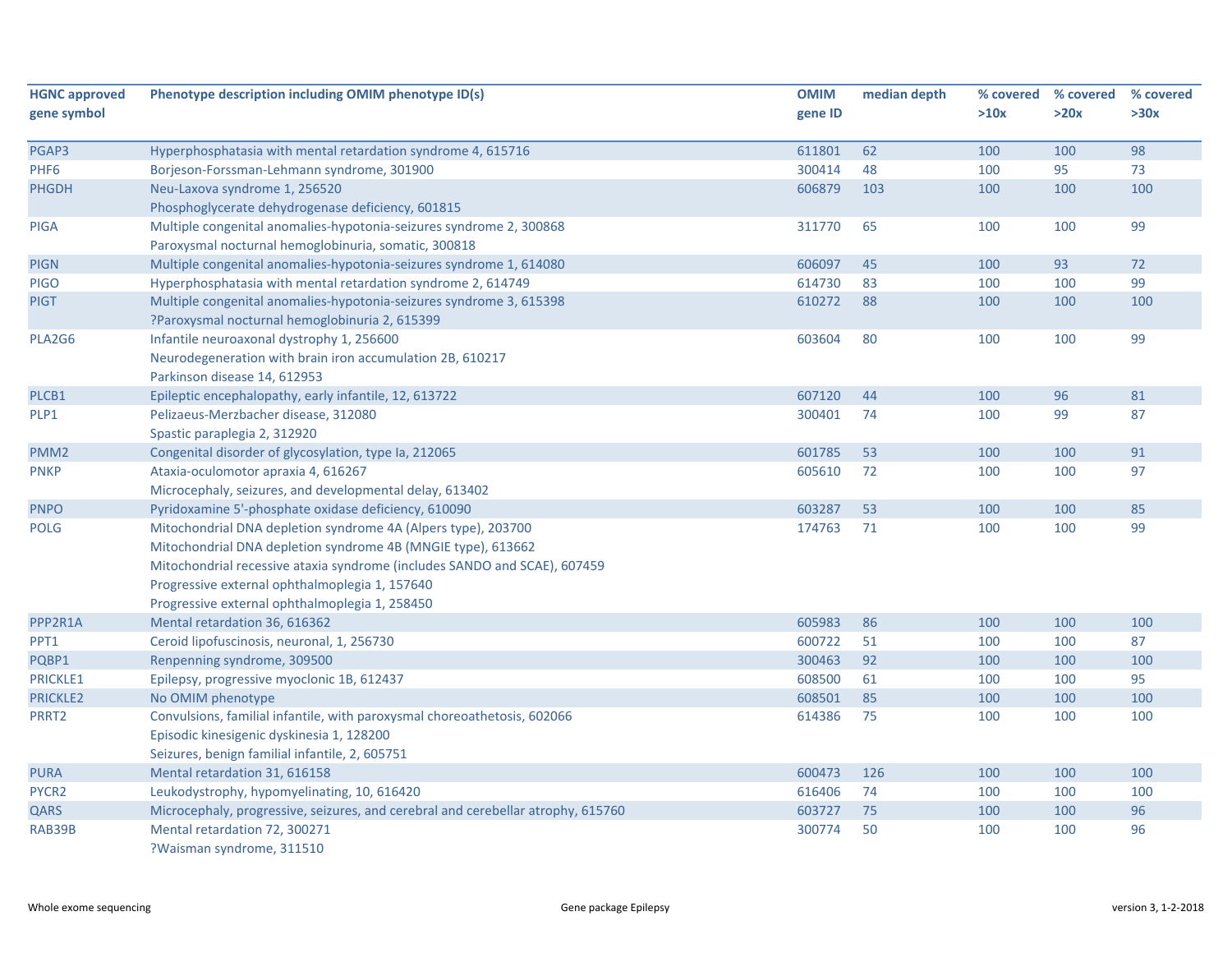| <b>HGNC approved</b> | Phenotype description including OMIM phenotype ID(s)                                                         | <b>OMIM</b> | median depth | % covered | % covered | % covered |
|----------------------|--------------------------------------------------------------------------------------------------------------|-------------|--------------|-----------|-----------|-----------|
| gene symbol          |                                                                                                              | gene ID     |              | >10x      | >20x      | >30x      |
|                      |                                                                                                              |             |              |           |           |           |
| RARS2                | Pontocerebellar hypoplasia, type 6, 611523                                                                   | 611524      | 47           | 100       | 97        | 76        |
| RNASEH2A             | Aicardi-Goutieres syndrome 4, 610333                                                                         | 606034      | 73           | 100       | 100       | 99        |
| RNASEH2B             | Aicardi-Goutieres syndrome 2, 610181                                                                         | 610326      | 48           | 100       | 97        | 81        |
| RNASEH <sub>2C</sub> | Aicardi-Goutieres syndrome 3, 610329                                                                         | 610330      | 139          | 100       | 100       | 100       |
| <b>ROGDI</b>         | Kohlschutter-Tonz syndrome, 226750                                                                           | 614574      | 76           | 100       | 97        | 94        |
| RPS6KA3              | Coffin-Lowry syndrome, 303600<br>Mental retardation 19, 300844                                               | 300075      | 38           | 100       | 85        | 57        |
| RRM2B                | Mitochondrial DNA depletion syndrome 8A (encephalomyopathic type with renal tubulopathy), 612075             | 604712      | 60           | 100       | 100       | 95        |
|                      | Mitochondrial DNA depletion syndrome 8B (MNGIE type), 612075                                                 |             |              |           |           |           |
|                      | Progressive external ophthalmoplegia with mitochondrial DNA deletions 5, 613077                              |             |              |           |           |           |
| SAMHD1               | Aicardi-Goutieres syndrome 5, 612952                                                                         | 606754      | 49           | 100       | 93        | 69        |
|                      | ?Chilblain lupus 2, 614415                                                                                   |             |              |           |           |           |
| <b>SCARB2</b>        | Epilepsy, progressive myoclonic 4, with or without renal failure, 254900                                     | 602257      | 60           | 100       | 98        | 88        |
| SCN1A                | Epilepsy, generalized, with febrile seizures plus, type 2, 604403                                            | 182389      | 67           | 100       | 100       | 94        |
|                      | Epileptic encephalopathy, early infantile, 6, 607208                                                         |             |              |           |           |           |
|                      | Febrile seizures, familial, 3A, 604403                                                                       |             |              |           |           |           |
|                      | Migraine, familial hemiplegic, 3, 609634                                                                     |             |              |           |           |           |
| SCN1B                | Atrial fibrillation, familial, 13, 615377                                                                    | 600235      | 105          | 100       | 93        | 93        |
|                      | Brugada syndrome 5, 612838                                                                                   |             |              |           |           |           |
|                      | Cardiac conduction defect, nonspecific, 612838                                                               |             |              |           |           |           |
|                      | Epilepsy, generalized, with febrile seizures plus, type 1, 604233                                            |             |              |           |           |           |
|                      | Epileptic encephalopathy, early infantile, 52, 617350                                                        |             |              |           |           |           |
| SCN <sub>2</sub> A   | Epileptic encephalopathy, early infantile, 11, 613721                                                        | 182390      | 73           | 100       | 99        | 95        |
|                      | Seizures, benign familial infantile, 3, 607745                                                               |             |              |           |           |           |
| SCN8A                | ?Cognitive impairment with or without cerebellar ataxia, 614306                                              | 600702      | 72           | 100       | 99        | 91        |
|                      | Epileptic encephalopathy, early infantile, 13, 614558                                                        |             |              |           |           |           |
|                      | Seizures, benign familial infantile, 5, 617080                                                               |             |              |           |           |           |
| SIK1                 | Epileptic encephalopathy, early infantile, 30, 616341                                                        | 605705      | 84           | 100       | 100       | 100       |
| <b>SLC13A5</b>       | Epileptic encephalopathy, early infantile, 25, 615905                                                        | 608305      | 78           | 100       | 98        | 92        |
| <b>SLC16A1</b>       | Erythrocyte lactate transporter defect, 245340                                                               | 600682      | 61           | 100       | 100       | 96        |
|                      | Hyperinsulinemic hypoglycemia, familial, 7, 610021                                                           |             |              |           |           |           |
|                      | Monocarboxylate transporter 1 deficiency, 616095                                                             |             |              |           |           |           |
| <b>SLC19A3</b>       | Thiamine metabolism dysfunction syndrome 2 (biotin- or thiamine-responsive encephalopathy type 2),<br>607483 | 606152      | 54           | 100       | 100       | 94        |
| <b>SLC25A1</b>       | Combined D-2- and L-2-hydroxyglutaric aciduria, 615182                                                       | 190315      | 66           | 100       | 100       | 100       |
| <b>SLC25A15</b>      | Hyperornithinemia-hyperammonemia-homocitrullinemia syndrome, 238970                                          | 603861      | 85           | 100       | 100       | 94        |
| <b>SLC25A22</b>      | Epileptic encephalopathy, early infantile, 3, 609304                                                         | 609302      | 81           | 100       | 100       | 100       |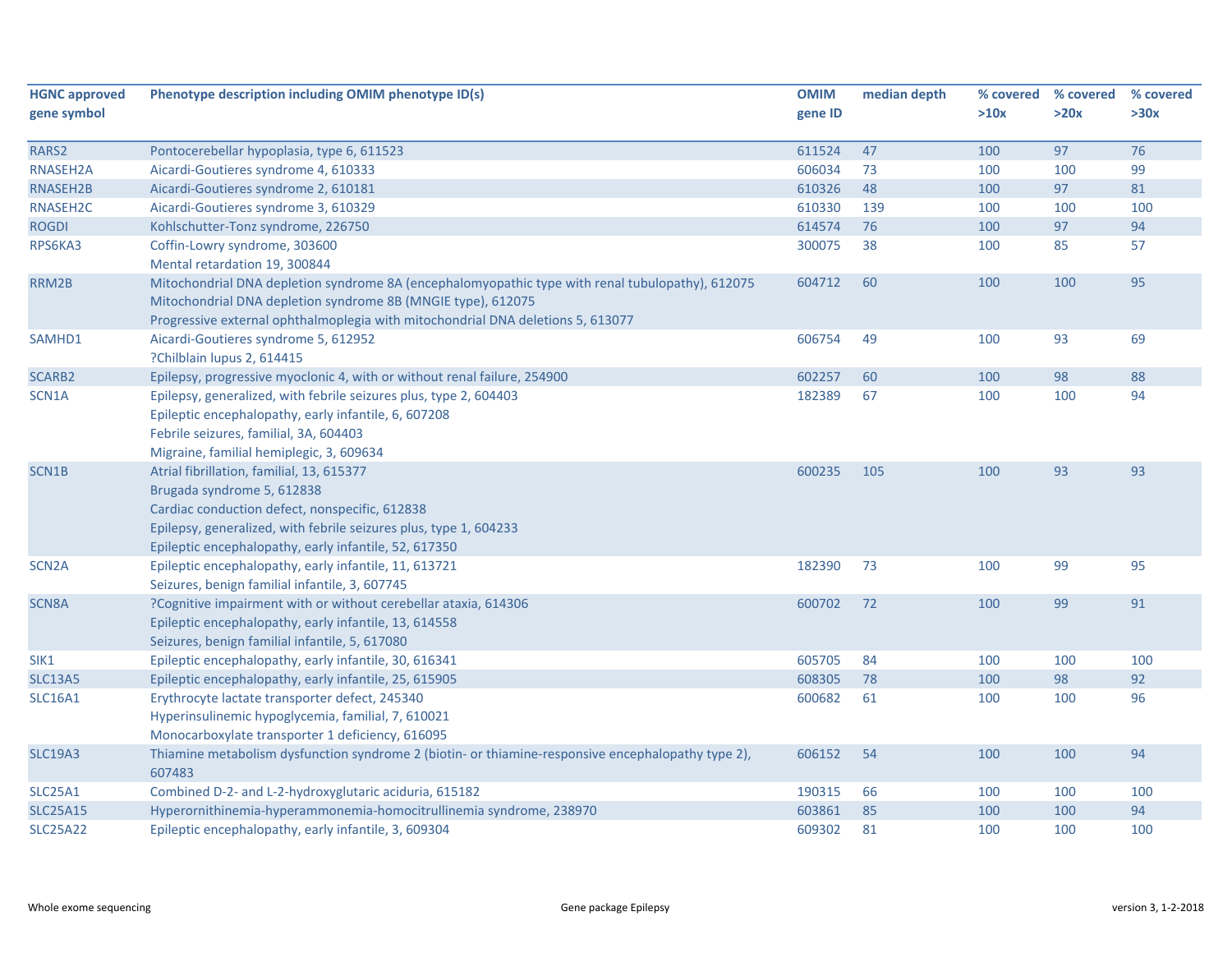| <b>HGNC approved</b> | Phenotype description including OMIM phenotype ID(s)                                          | <b>OMIM</b> | median depth | % covered | % covered | % covered |
|----------------------|-----------------------------------------------------------------------------------------------|-------------|--------------|-----------|-----------|-----------|
| gene symbol          |                                                                                               | gene ID     |              | >10x      | >20x      | >30x      |
| SLC2A1               | Dystonia 9, 601042                                                                            | 138140      | 94           | 100       | 100       | 100       |
|                      | {Epilepsy, idiopathic generalized, susceptibility to, 12}, 614847                             |             |              |           |           |           |
|                      | GLUT1 deficiency syndrome 1, infantile onset, severe, 606777                                  |             |              |           |           |           |
|                      | GLUT1 deficiency syndrome 2, childhood onset, 612126                                          |             |              |           |           |           |
|                      | Stomatin-deficient cryohydrocytosis with neurologic defects, 608885                           |             |              |           |           |           |
| <b>SLC35A2</b>       | Congenital disorder of glycosylation, type IIm, 300896                                        | 314375      | 55           | 100       | 100       | 98        |
| SLC6A1               | Myoclonic-atonic epilepsy, 616421                                                             | 137165      | 73           | 100       | 100       | 96        |
| SLC6A8               | Cerebral creatine deficiency syndrome 1, 300352                                               | 300036      | 79           | 100       | 97        | 92        |
| SLC9A6               | Mental retardation syndromic, Christianson type, 300243                                       | 300231      | 54           | 100       | 94        | 82        |
| SMARCA2              | Nicolaides-Baraitser syndrome, 601358                                                         | 600014      | 61           | 98        | 96        | 85        |
| SMC1A                | Cornelia de Lange syndrome 2, 300590                                                          | 300040      | 59           | 100       | 98        | 95        |
| <b>SMS</b>           | Mental retardation, Snyder-Robinson type, 309583                                              | 300105      | 41           | 95        | 80        | 70        |
| SPTAN1               | Epileptic encephalopathy, early infantile, 5, 613477                                          | 182810      | 64           | 100       | 99        | 94        |
| SRPX2                | ?Rolandic epilepsy, mental retardation, and speech dyspraxia, 300643                          | 300642      | 47           | 100       | 97        | 85        |
| ST3GAL3              | ?Epileptic encephalopathy, early infantile, 15, 615006                                        | 606494      | 52           | 100       | 98        | 87        |
|                      | Mental retardation 12, 611090                                                                 |             |              |           |           |           |
| ST3GAL5              | Salt and pepper developmental regression syndrome, 609056                                     | 604402      | 40           | 94        | 84        | 61        |
| STX1B                | Generalized epilepsy with febrile seizures plus, type 9, 616172                               | 601485      | 81           | 100       | 99        | 91        |
| STXBP1               | Epileptic encephalopathy, early infantile, 4, 612164                                          | 602926      | 53           | 100       | 99        | 86        |
| <b>SUOX</b>          | Sulfite oxidase deficiency, 272300                                                            | 606887      | 106          | 100       | 100       | 100       |
| SYN1                 | Epilepsy, with variable learning disabilities and behavior disorders, 300491 dominant         | 313440      | 58           | 100       | 100       | 97        |
| SYNGAP1              | Mental retardation 5, 612621                                                                  | 603384      | 93           | 98        | 98        | 97        |
| <b>SYP</b>           | Mental retardation 96, 300802                                                                 | 313475      | 50           | 100       | 98        | 87        |
| SZT <sub>2</sub>     | Epileptic encephalopathy, early infantile, 18, 615476                                         | 615463      | 77           | 100       | 100       | 98        |
| TANGO <sub>2</sub>   | Metabolic encephalomyopathic crises, recurrent, with rhabdomyolysis, cardiac arrhythmias, and | 616830      | 61           | 100       | 100       | 93        |
|                      | neurodegeneration, 616878                                                                     |             |              |           |           |           |
| <b>TBC1D24</b>       | DOOR syndrome, 220500                                                                         | 613577      | 87           | 100       | 100       | 98        |
|                      | Deafness 86, 614617                                                                           |             |              |           |           |           |
|                      | Deafness 65, 616044                                                                           |             |              |           |           |           |
|                      | Epileptic encephalopathy, early infantile, 16, 615338                                         |             |              |           |           |           |
|                      | Myoclonic epilepsy, infantile, familial, 605021                                               |             |              |           |           |           |
| <b>TBCE</b>          | Encephalopathy, progressive, with amyotrophy and optic atrophy, 617207                        | 604934      | 44           | 98        | 90        | 70        |
|                      | Hypoparathyroidism-retardation-dysmorphism syndrome, 241410                                   |             |              |           |           |           |
|                      | Kenny-Caffey syndrome, type 1, 244460                                                         |             |              |           |           |           |
| TCF4                 | Corneal dystrophy, Fuchs endothelial, 3, 613267                                               | 602272      | 50           | 100       | 97        | 87        |
|                      | Pitt-Hopkins syndrome, 610954                                                                 |             |              |           |           |           |
| TDP2                 | Spinocerebellar ataxia 23, 616949                                                             | 605764      | 80           | 100       | 100       | 92        |